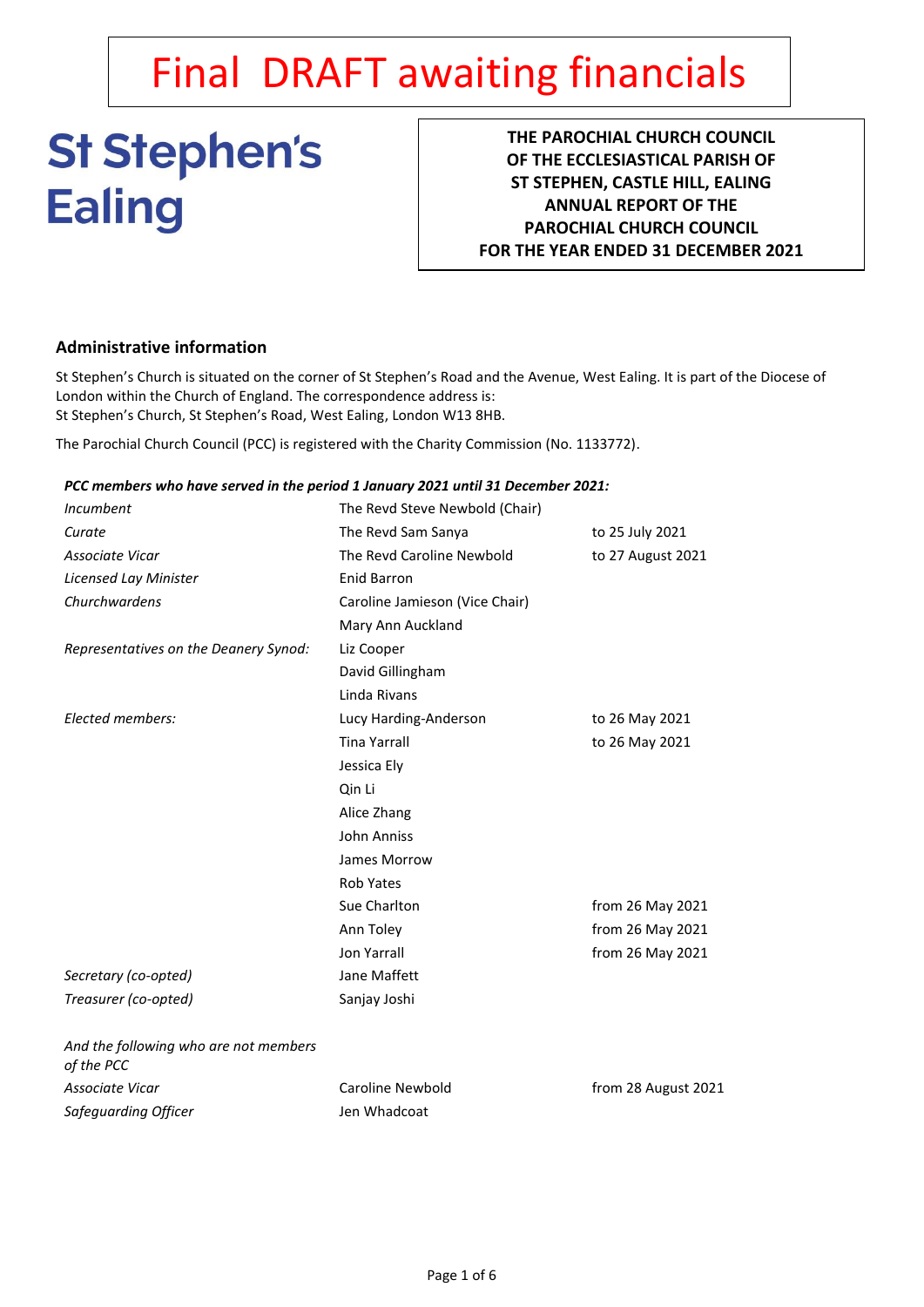# **Structure, governance and management**

The method of appointment of PCC members is set out in the Church Representation Rules. All Church attendees are encouraged to register on the Electoral Roll and stand for election to the PCC.

The PCC also appoints Trustees to the St Luke's Trust, a separate charity with the stated aim of managing the assets of the Trust *'for use for the religious and other charitable purposes of the Church of England in the Ecclesiastical Parish of St Stephen, Ealing.*' The Vicar is an ex-officio Trustee.

The Vicar is also, ex-officio, a Trustee of the Gurnell Grove Community Trust, active in the parish.

# **Objectives and activities**

The PCC has the responsibility of co-operating with the Vicar in promoting in the ecclesiastical parish the whole mission of the Church – pastoral, evangelistic, social and ecumenical. The PCC has agreed a Mission Action Plan (MAP) which details the specific actions we seek to fulfil to extend the Kingdom of God in this community. Our Vision Statement is:

### *Community growing in the love of Jesus*

The PCC has maintenance responsibilities for the Church buildings which include the hall and a cottage for residential use. The PCC also owns and maintains a separate house at 26 Drayton Gardens.

# **General statistics**

### *Church membership*

2021 was again a year of enormous challenge but the St Stephen's Electoral Roll was only marginally affected with a small decrease of just three people so that at 31 December 2021 there were 198 people on the Roll. Of these 53% were resident in the parish and 47% were not, 62% were female and 38% were male.

#### *Occasional offices*

There was just one baptism. There was one marriage at Church and the clergy conducted the funerals of three parishioners (one of the services was at St Stephen's).

### **Review of the year**

The Annual Parochial Church Meeting (at which four new PCC members were elected) and the Annual Meeting of Parishioners (at which two churchwardens were elected) were held by Zoom on Wednesday 26 May 2021 in accordance with the Church Representation Rules and The Churchwardens Measure. The full PCC met seven times during 2021 with an average level of attendance of 89% of members. 2021 was another year dominated by the global Coronavirus pandemic. At the beginning of the year, a third national lockdown was declared and most churches in London, including St Stephen's, again closed for public worship. This time we were better prepared and used to livestreaming from within the building. With the help of our expert team, we were able to livestream every Sunday. During 2021 we obtained permission to install permanent livestreaming equipment, mainly cameras, which made the whole process more space and time efficient.

The church began to reopen from Easter 2021 with some in-person services but it was not until September 2021 that we began to reopen more fully with two in-person morning services. Gradually people began to return although the arrival of the Omicron variant in December resulted in temporary restrictions to our activities, particularly over the Christmas period.

During the summer we again ran Alpha online with seven participants, many of whom made commitments to Christ or renewed their faith in different ways. Mid-week Connect Groups continued online for most of the year and remained an important source of support during the lockdown periods. Our Pastoral Care Team and Leadership Team continued to support church members.

There were a number of staffing changes during the year. Our Youth Pastor Beth Skelton left us at Easter – she had found it difficult to fulfil her responsibilities as the national restrictions prevented any face-to-face contact with young people. Caroline Newbold once again assumed responsibility for this work. In the autumn, our Worship Pastor Jo Leeds decided not to return from her maternity leave. In the summer of 2021, our curate Sam Sanya left us having been appointed as Associate Vicar in our neighbouring parish of St John's Ealing.

A large part of our local mission is actively to support The Grove Missional Community (*The Grove*) working on the Gurnell Grove Estate in the Parish. This is overseen by a separate charitable Trust. As well as direct giving by the PCC, a number of people have been involved in various activities with *The Grove* and Mark Tate (leader) attends the fortnightly St Stephen's Leadership Team meetings.

The PCC continues to be grateful to the St Luke's Trust for their ongoing and generous financial support.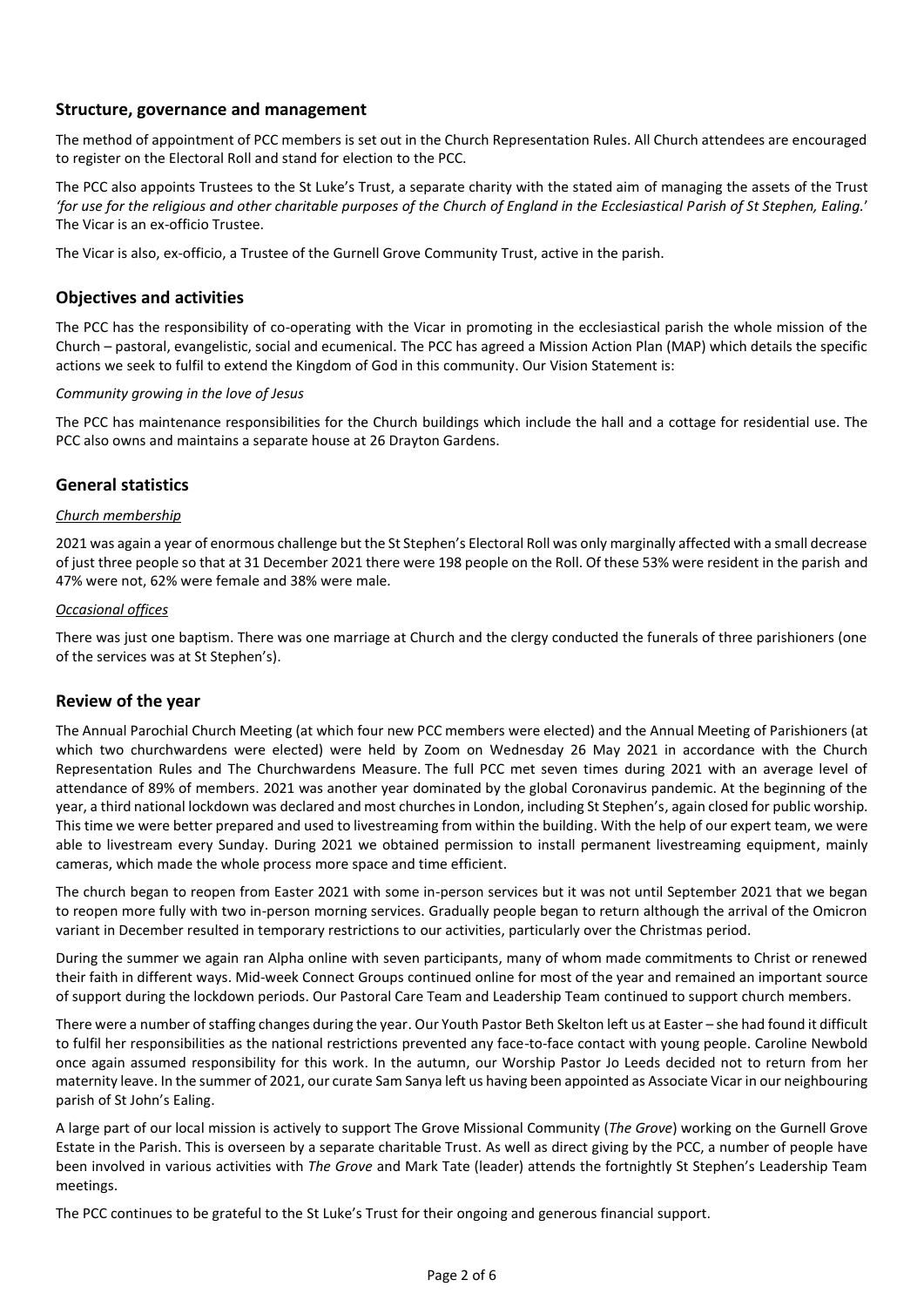Much of the work of the PCC is conducted in its formal subcommittee structure so we can fulfil our agreed Mission Action Plan. The four subcommittees or teams continued: Finance, Buildings, Mission and the Children and Youth Teams.

Key activities are described in the individual reports below.

# *Leadership Team*

The Leadership Team met regularly to support the Vicar in the day-to-day management of Church life. Most of its time was spent focusing on issues of discipleship, outreach in the local community and resourcing the Church for future growth. The Leadership Team shares with the Vicar in the pastoral responsibility for the Church and regularly discusses and responds to individual situations.

# *Finance Team*

The Finance Team – comprising the Vicar, Treasurer, a Churchwarden, Giving Coordinator, and two other PCC nominees – and the Standing Committee oversaw the financial position throughout the year. Their work included review and discussion of the annual accounts, the 2021 forecast versus actual results, and levels of planned giving income. The latter was particularly important during the pandemic when we expected – and saw – drops in giving and hall rental income. We continued to manage budgets carefully, in order to monitor more closely the Church's finances and plan for the future. More detailed information is given below.

### *Buildings Team*

Our Quinquennial Inspection (QI) in July identified a number of issues that needed attention. We have since addressed and resolved several of these but the main outstanding concern is the state of the cupola on the Church roof. We are aiming to render it safe in early 2022, once the necessary permissions are obtained. Our new QI Inspector, Steve Palmer, noted that the fabric of the St Stephen's building has been well maintained and this is largely thanks to the volunteers who lend their expertise during the year. In October we were able at last to organise a much-needed special cleaning day at the Church. Many members of St Stephen's attended, which made it both fun and very successful. At the end of the year the PCC was considering an exciting scheme for a new enlarged entrance to the Church building. This scheme will, generously, be fully funded by the St Luke's Trust and will go hand in hand with the renewal of the paving work in the car park to make this safe. Overall we hope it will result in a much more accessible and attractive entrance to the church as well as enhancing its visibility as a place of Christian worship in the community.

# *Mission Team*

The Team managed St Stephen's relationship with the wider world at local, national and international levels aiming to increase awareness and understanding of issues as well as providing practical and financial help. The Team maintained links with our six core Mission Partners. 10 per cent of St Stephen's regular giving amounted to **EXXX**, most of which was divided between these six partners. Additional monies were raised by events and special appeals for other specific causes. Programmes of social action were led by members of this Team and involved people from St Stephen's. The Ealing Churches Winter Night Shelter could not take place as in past years due to the ongoing pandemic. Ealing's homeless people continued in temporary hotel/hostel accommodation funded by the public purse. In autumn 2021, as restrictions eased, arrangements were made for the coming winter. The plan was to offer ten homeless men single rooms in a local hotel in the New Year. The Church is also actively engaged with the Ealing Churches Soup Kitchen. A sum of £3,824 was raised during Lent for the London Diocesan Appeal for Challenging Youth Violence. A total of 78 boxed Easter eggs were given to the Marylebone Project for Homeless Women. Christian Aid Week fundraising was adapted to meet COVID requirements, with a successful outdoor Fair, delivery-only distribution of envelopes, several sponsored events and Sunday services featuring the work of Christian Aid. Hampers of Christmas goods were assembled by Connect Groups and delivered to individuals and families living in the Borough and engaging with Christians against Poverty. A weekly collection of food throughout the year was given to Ealing Foodbank with further donations of food and money at Harvest. Our Christmas Fair was re-designed to comply with the appropriate restrictions and Government advice, with £3,703 being raised and donated to Ealing Foodbank. The Mission Team was only able to hold occasional Traidcraft Sales in 2021 due to the pandemic restrictions and much smaller in-person church attendances for most of the year. However we were able to restock by November to sell goods, Christmas cards and gifts.

# *Children and Youth Teams*

These Teams seek to ensure that the needs of children, young people and their families are met within the life of the Church and the Church Mission Action Plan, steered by the Leadership Team, which manages links between different children and youth activities, and oversees integration between these and the adult life of the church. The Leadership Team also ensures that our activities are in line with the 'children' element of our Safeguarding Policy and that we follow the best practice processes of the Diocese and Church of England (including the identification of a 'Children's Champion').

Children's activities continue to be focused on four strands: our junior Church (known as JAM); Youth group; Shining Stars midweek toddler group; and children's activities at outreach events (see below).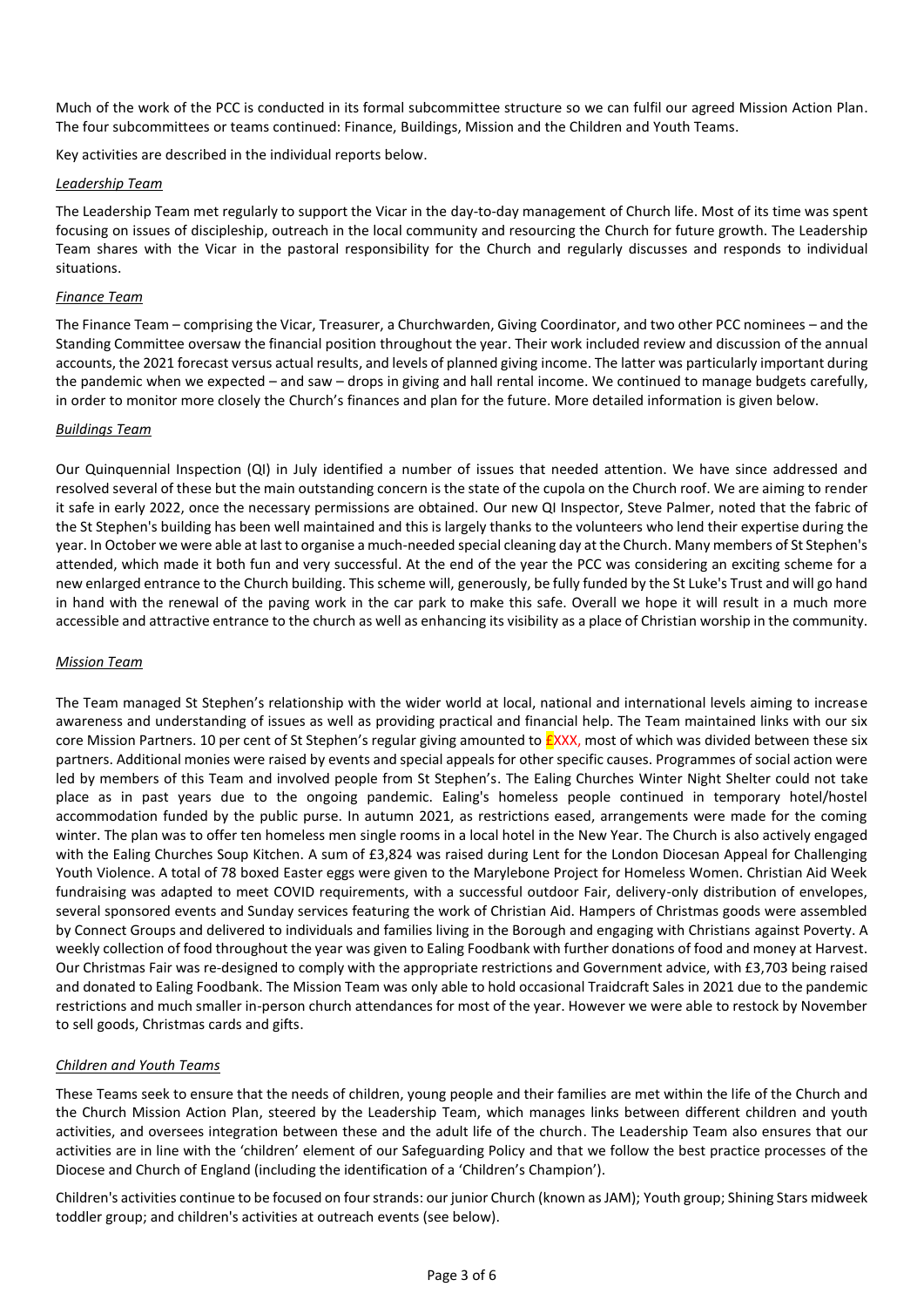**JAM (Jesus and Me)** 2021 has been a different year for everyone but has been exciting in terms of moving forward from the chaos of 2020. We have changed the resources we use from Scripture Union to Energize (Urban Saints). This allows us to tailor our sessions so that what the children are learning about ties in more closely with the themes in the main church service. JAM returned in September with many families coming back to the in-person sessions. Children have been encouraged to participate in church services more with reading, prayers and performing dramas. We were not able to hold a party for the children this year but plan to resume in the future when safe to do so.

**Our youth** Last Easter our Youth Pastor Beth Skelton moved on after only seven months in the post, with Covid restrictions making it hard to establish herself and meet regularly with the young people. We were unsuccessful in recruiting a replacement but will try again after Easter.

Caroline Newbold has been holding the fort in the meantime and in the summer term, although church was not meeting in the building, we were able to hold some social activities outside. In the autumn we reintroduced meetings during the 10:30 service on alternate weeks. As well as Sunday mornings we have monthly socials which are important in building relationships among the young people. Our thanks to the core youth team and to occasional volunteers who make the sessions and socials possible.

Currently we have 10 families connected to St Stephen's with one or more young person in school years 7-13, 15 young people in total. In practice, only young people from four or five families ever join in sessions on a Sunday morning but more attend socials. Sport on a Sunday morning and less frequent attendance at church since Covid are factors and it can be hard to get momentum going. We are also developing links with the midweek youth meeting at St John's which offers our young people the chance to be part of a bigger group.

Young people are a vital part of our church family and it has been so encouraging to see them contributing to various ministries; sound and vision, livestreaming, welcome, worship band, reading in services, helping with JAM and also with the Soup Kitchen and at *The Grove*. This is important in helping them develop their own personal faith and to feel valued as members of St Stephen's.

**Shining Stars** (a Tuesday morning Christian group led by members of our staff and congregation for toddlers and their parents/carers) Children have a variety of toys to play with and an arts and craft table. Fresh tea and coffee is provided for the adults. A Bible Story and action songs ensure a strong Christian focus. After a long period of closure, we were able to reopen in September and numbers steadily grew to pre-lockdown numbers. We have welcomed some former participants and many who are new.

**Other events** In a normal year children in all the different groups and from the local community would be invited to special events throughout the year. We were unable to run many events. However, we welcomed 33 children and their parents/carers to a Light Party in October. We had planned to hold a Carols, Nativity and Christingle service in church but with Covid numbers on the rise in December we moved the service to the church car park.

All our usual involvement with children's activities at community events – such as the Community Fete, Party in the Park and Light up the Lane – did not happen as such events were suspended / adapted.

### *Safeguarding*

The PCC has complied with the duty under section 5 of the Safeguarding and Clergy Discipline Measure 2016, in relation to having due regard to the House of Bishops' guidance on safeguarding children and vulnerable adults. We have also adopted the Diocesan safeguarding policy, and continue to review, and where necessary strengthen, our processes to ensure the safeguarding of vulnerable people (children, young people and vulnerable adults) whilst at the same time trying to avoid too much bureaucracy in our various ministries. Key to all decisions is the assessment of risk and the core adherence to our policy.

#### *Outreach*

Outreach and mission is integral to all aspects of Church life throughout the year. During this second extraordinary year our usual community events that we lead or participate in were again suspended – including our Community Fete in Cleveland Park. So Outreach had a very different face – but the streaming of services, promoted on social media, enabled a wider audience to join with us from home and from overseas.

Our Friday afternoon drop-in café aimed at the over 60s was suspended 'in person' until September but a programme of direct telephone contact, newsletters, gift drops and (for those who could use the technology) social Zoom and WhatsApp, meant that we could keep well in touch. This was particularly important as many were isolated or feeling vulnerable. Meetings in person were restarted in the autumn.

Following a successful pilot in 2020 we decided to run another online Alpha course in the summer of 2021. This time it attracted seven guests and as usual provided a safe place for people with different backgrounds to explore the Christian faith.